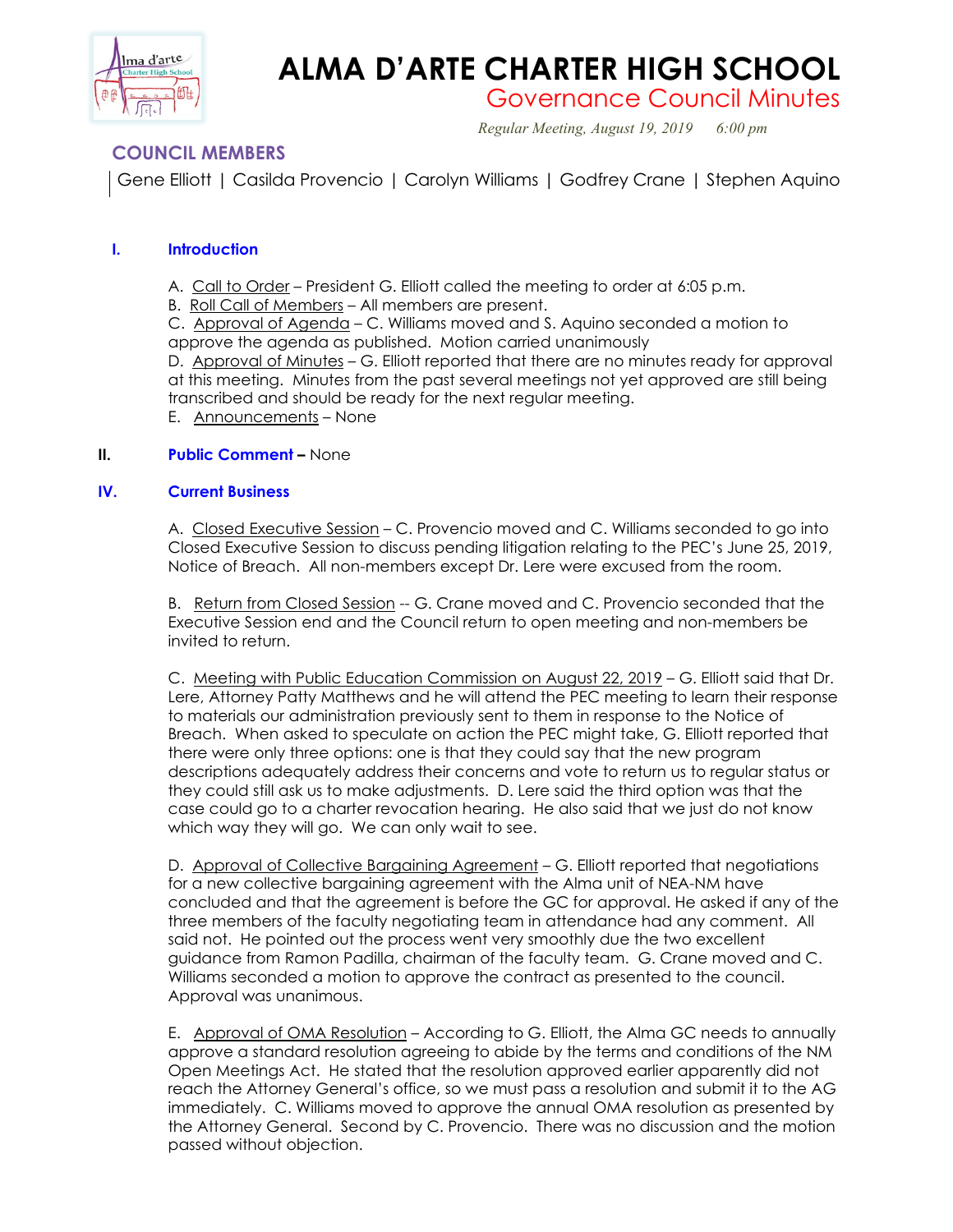F. Website Renovation Status Report – S. Aquino reported that the overhaul of the Alma website was just about complete and would go up in the next few days. He invited everyone to visit the site as soon as it goes live. He described the improvements that have been made and suggested that GC agendas and minutes can now be easily posted for public notice. He presented a Power Point display of the site contents and expressed thanks for the consultant, Paul Guzman, who helped with the overhaul. G. Elliott thanked Steve for his time, energy and leadership in completing a task that has been needed for a long time.

G. New Student Welcome Committee Report -- G. Elliott reported that the efforts planned for student recruiting were progressing on target. He showed a final dummy of the mailer to be sent to LCPS 9th and 10th graders. The mailer is being produced and mailed to the LCPS database by Go Direct Marketing Services of El Paso and should be in the mail sometime in the next few days. D. Lere reported that R. Padilla and Marlene Diaz have had success in attracting back several students who departed Alma at the end of the last school year. A planned ice cream social was cancelled after start of school activities made it impractical. D. Lere also reported that several new students had enrolled bringing the current enrollment to 140 students. He said that R. Padilla also attracted back two former students who planned to enroll in LCPS. He invited them to attend Alma for the week before LCPS classes start and if they don't like their experience here they would still have time to enroll at LCPS.

#### **IV. Past Business**

#### A. Monthly Administration Report

1. Start of School Report – D. Lere expressed hope that the enrollment would be at least 150 students by the 40<sup>th</sup> day count on September 25. He said the physical plant is doing well because LCPS' Bobby Stout has been super responsive to requests such as striping the parking lot and repairing an air conditioning unit. There will be several staff trainings in the coming days. For example, this week there will be a session on safety and Dr. Lonergan has already done a training on faculty roles in providing special education services. D. Lere said that there would be sessions on CPR and on ELL presented by LCPS personnel very soon.

2. Staff Changes – Two new faculty members have been hired for Special Ed: Dr. Lonergan and Adam Lucero, a veteran teacher with great credentials. Also hired was Marcus Wells who teaches upper division math classes. Veteran teacher Rueben Ruiz will teach ELL and is dedicated to accurately documenting services provided. There will soon be another opening to fill because Laura Verploegh is leaving for a kindergarten position in Artesia. Due to new Federal regulations we are needing to modify our Chinese language instruction. Our instructor's visa is through NMSU, so going forward, our students will have to enroll in dual credit classes at NMSU to receive instruction in Chinese language.

3. School Calendar 2019-2020 -- D. Lere pointed out that there are no changes to the calendar published earlier and that after the Labor Day holiday school will be pretty solid until Fall Break in mid-October.

#### B. Monthly Financial Report

1. Financial Report – G. Elliott introduced Randy Frye, Alma's new business manager, who is employed by K12 Accounting, our business management contractor. He asked Randy to tell the group a little about himself. He summarized a distinguished career that most recently included retirement from the NMSU Foundation. He asked for the normal order of items presented the monthly report. He was told that approval of Budget Adjustment Requests usually came first. So he asked for approval of only one BAR tonight – No. -0001-